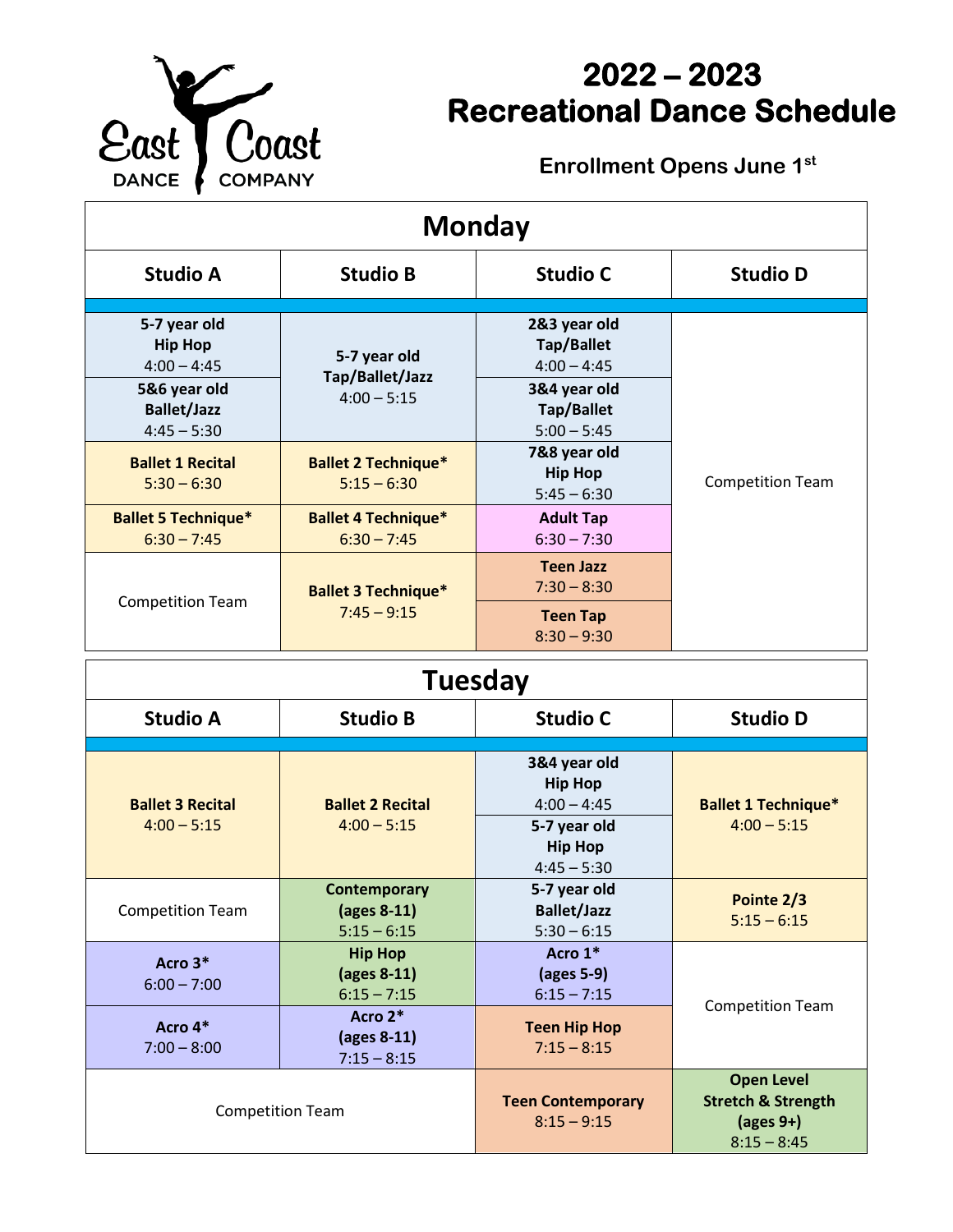| Wednesday                                     |                                          |                                                                      |                                                                  |
|-----------------------------------------------|------------------------------------------|----------------------------------------------------------------------|------------------------------------------------------------------|
| <b>Studio A</b>                               | <b>Studio B</b>                          | <b>Studio C</b>                                                      | <b>Studio D</b>                                                  |
| <b>Ballet 5 Recital</b><br>$4:00 - 5:30$      | <b>Ballet 4 Recital</b><br>$4:00 - 5:30$ | 3&4 year old<br>Tap/Ballet<br>$4:00 - 4:45$                          | <b>Petite Team Ballet</b><br>$4:00 - 4:45$<br>(Competition Team) |
| 6&7 year old<br>Lyrical/Jazz<br>$5:30 - 6:15$ | <b>Competition Team</b>                  | <b>Ballet</b><br>$\left( \text{ages } 8-11 \right)$<br>$4:45 - 5:45$ | <b>Petite Team Tap</b><br>$4:45 - 5:30$<br>(Competition Team)    |
| <b>Competition Team</b>                       |                                          | <b>Tap</b><br>(ages 8-11)<br>$5:45 - 6:45$                           |                                                                  |
|                                               |                                          | Jazz<br>$\left( \text{ages } 8-11 \right)$<br>$6:45 - 7:45$          | <b>Competition Team</b>                                          |
|                                               |                                          | <b>Competition Team</b>                                              |                                                                  |

| <b>Thursday</b>                               |                                               |                                                                |                                                                       |
|-----------------------------------------------|-----------------------------------------------|----------------------------------------------------------------|-----------------------------------------------------------------------|
| <b>Studio A</b>                               | <b>Studio B</b>                               | <b>Studio C</b>                                                | <b>Studio D</b>                                                       |
| Pointe 1<br>$4:00 - 5:00$                     | <b>Competition Team</b>                       | <b>Competition Team</b><br><b>Rehearsal A</b><br>$4:00 - 5:00$ | <b>Petite Team Jazz</b><br>$4:15 - 5:00$<br>(Competition Team)        |
| <b>Competition Team</b>                       |                                               |                                                                | <b>Petite Team Hip Hop</b><br>$5:00 - 5:45$<br>(Competition Team)     |
|                                               |                                               | <b>Competition Team</b>                                        | <b>Petite Team</b><br><b>Stretch &amp; Technique</b><br>$5:45 - 6:30$ |
| <b>Competition Team</b><br><b>Rehearsal C</b> | <b>Competition Team</b><br><b>Rehearsal B</b> |                                                                | (Competition Team)                                                    |
| $8:00 - 9:00$                                 | $8:00 - 9:30$                                 |                                                                |                                                                       |